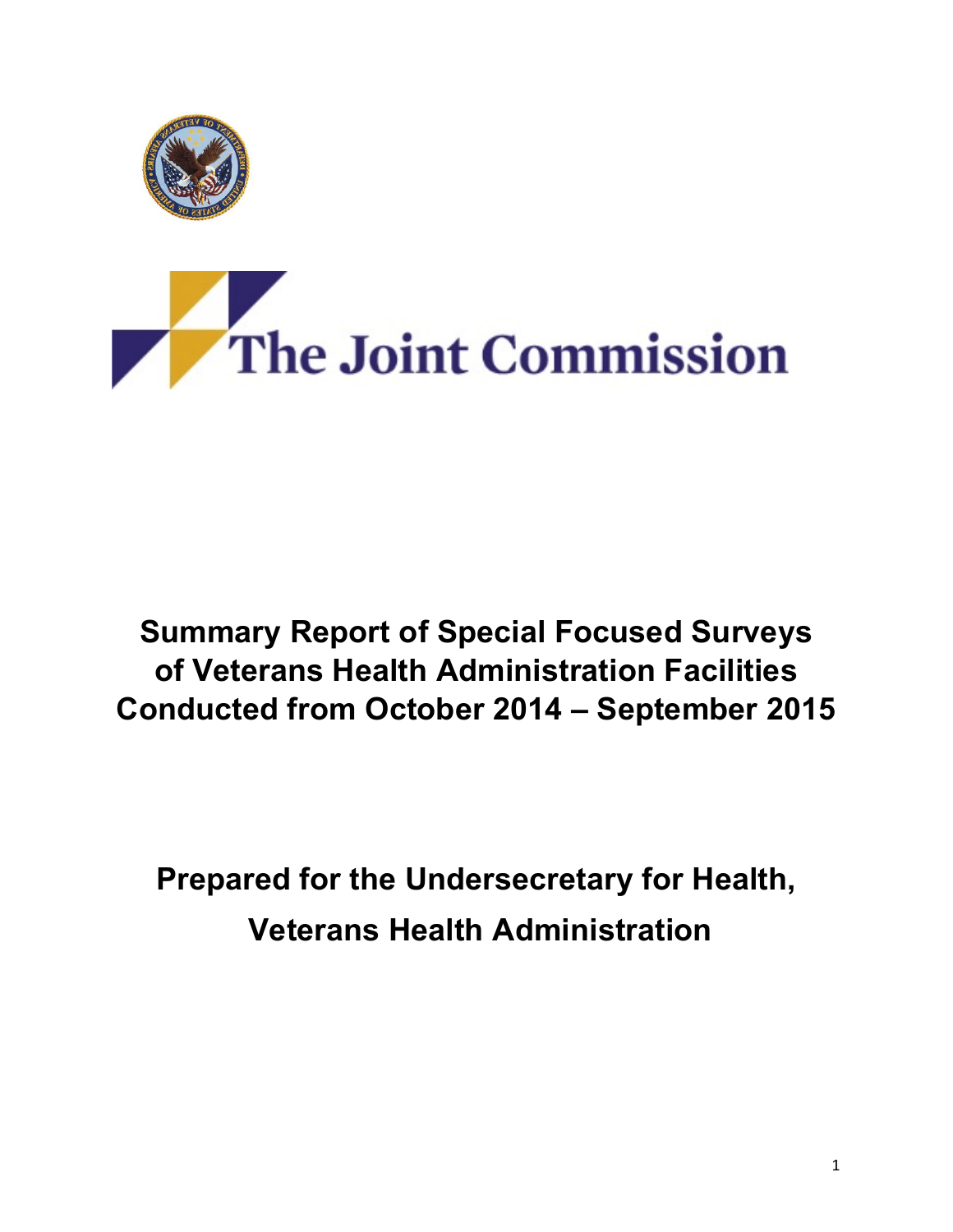# **Table of Contents**

| Follow-Up: Validation and Sustainment of Compliance with Standards 5   |
|------------------------------------------------------------------------|
|                                                                        |
| The Joint Commission's Special Focused Surveys of Veteran's Healthcare |
|                                                                        |
|                                                                        |
|                                                                        |
|                                                                        |
|                                                                        |
|                                                                        |
|                                                                        |
|                                                                        |
|                                                                        |
|                                                                        |
|                                                                        |
|                                                                        |
|                                                                        |
|                                                                        |
| <b>ENVIRONMENT OF CARE </b>                                            |
| <b>VALIDATION AND SUSTAINMENT OF CORRECTIVE</b>                        |
|                                                                        |
|                                                                        |
|                                                                        |
|                                                                        |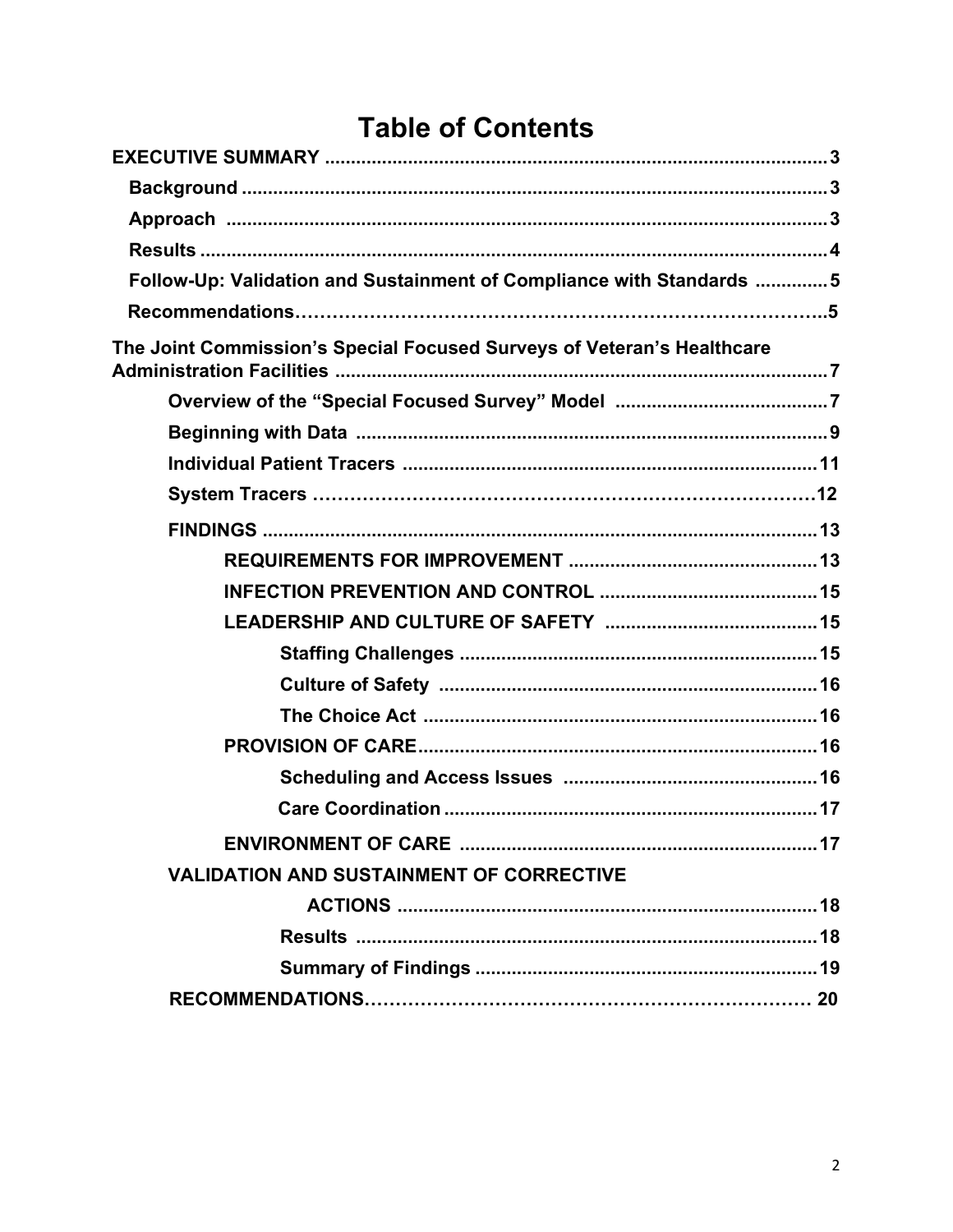# **EXECUTIVE SUMMARY**

 This is the summary report for The Joint Commission's Special Focused Surveys that were September 2015. conducted across Veterans Health Administration (VHA) organizations from October 2014 to

 **Background**: In the spring of 2014 at the VHA, there was a series of whistleblower accounts of scheduling improprieties and delays in patient care at the Phoenix VA Health Care System. Heavy media attention grew over the ensuing months, with reports of similar problems as well as other quality of care concerns, emerging about other VHA organizations across the country.

 VHA's Office of the Inspector General's (OIG) review of the Phoenix VA Health Care System, the Acting VHA Secretary engaged The Joint Commission to provide an independent external review of all VHA organizations<sup>1</sup> and selected Community Based Outpatient Clinics. The purpose of Joint Commission's review was to assess areas specifically related to the whistleblower accounts, particularly In response to findings from an initial internal assessment as well as recommendations from the

- • Processes related to timely access to care,
- • Processes that may potentially indicate delays in care and diagnosis,
- • Processes related to patient flow and coordination of care,
- The environment of care, and

<u> 1989 - Jan Stein Stein, fransk politiker (d. 1989)</u>

• Organizational leadership and culture.

 **Approach:** To conduct the review, The Joint Commission developed a special "Focused Survey" model to evaluate specifically the five areas listed above. This model used the same methodologies basic to all Joint Commission surveys, with the following differences:

- 1. The design of the survey process. Special survey processes were designed to ensure the same set of standards addressing the specific areas identified for review were evaluated at each organization within the VHA system. In addition, a dedicated team of Joint Commission surveyors was utilized to further support consistency in the reviews.
- 2. The use of organization-specific data provided by the VA central office. The VHA central office provided The Joint Commission with organization-specific data addressing performance in the key areas targeted for review. This was subsequently shared with the surveyors prior to each survey. The data allowed surveyors to focus on areas of greatest risk for each organization and to validate whether the VA-provided data reflected observed practice.

 $1$ . In July 2014, before the initiation of the VHA Special Focused Survey project, The Joint Commission conducted a special survey at the Phoenix VA Health Care System to review the allegations in accordance with the Joint Commission policies for complaint investigation. Subsequently, it had its next allegations of scheduling improprieties and delays in patient care were first reported and initiated the review of all of the VHA organizations, was not included in the Focused Survey project full survey in February 2015. It should be noted that the Phoenix VA Health Care System, where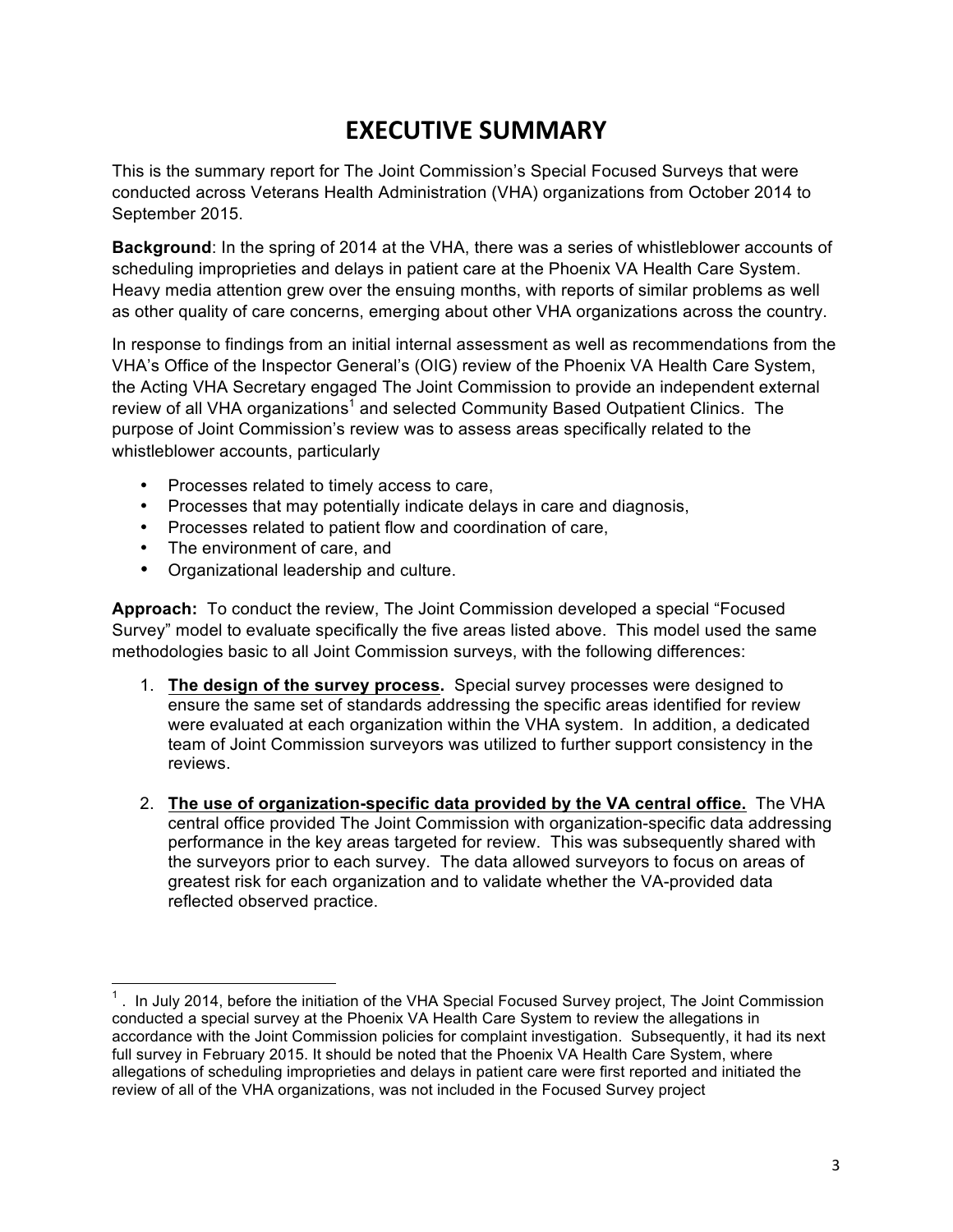- 3. **There was structured communication with the survey teams throughout the** entire process. This communication included discussions at the mid-point of each survey among the survey team members, Joint Commission central office staff, and in most cases, VHA central office staff. This close communication and collaboration allowed the VHA's central office to offer broad organizational learning and make corrections across the entire VHA system as issues and trends were identified.
- identified. 4. **Surveying the VHA as a "system".** For the first time, the VHA was being surveyed as a "system", in one concentrated review, rather than as individual organizations independent of each other, during different three-year periods. This allowed the VHA central office to see patterns and trends in performance across organizations and to make an assessment about the entire VHA system. This, in turn, allowed the VHA central office to initiate timely improvements across the system.

 Some examples of "system" issues that were resolved through the VHA's central office intervention as the Focused Surveys progressed were:

- • Clearer guidance and greater standardization of processes relative to timeframes and expectations for making patient appointments, particularly across Primary Care and Specialty Care Services;
- • Clearer instructions and education relative to the early stages of implementation of the Veterans Choice Act;
- • Specification of required timeframes for processing and storing of endoscopes and bronchoscopes for next use;
- Installation of missing bio-burden detection devices; and,

<u> 1989 - Jan Stein Stein, fransk politiker (d. 1989)</u>

- • Specification of requirements for instrument sterilization, peel packs, temperature parameters and humidity parameters.
- • Guidance to all field facilities regarding the pre-treatment of Reusable Medical Equipment/Instruments prior to transporting to Sterile Processing for high level disinfection.

 As systematic issues were addressed, Joint Commission surveyors were able to observe progress over time. Common findings that were common at the beginning of the focused surveys became less common later in the process.

 **Results:** A total of 225 Requirements for Improvement (RFIs)2 were identified across all of the VHA organizations through the Focused Survey process. They are summarized in this report.

<sup>&</sup>lt;sup>2</sup> A *Requirement for Improvement (RFI)* is a surveyed finding which requires follow-up through the Evidence of Standards (ESC) process. The timeframe assigned for the ESC submission is either 45 or 60 days, depending upon whether the observation was noted with a standard that has a direct impact on patient care (45 days) or an indirect impact on patient care (60 days).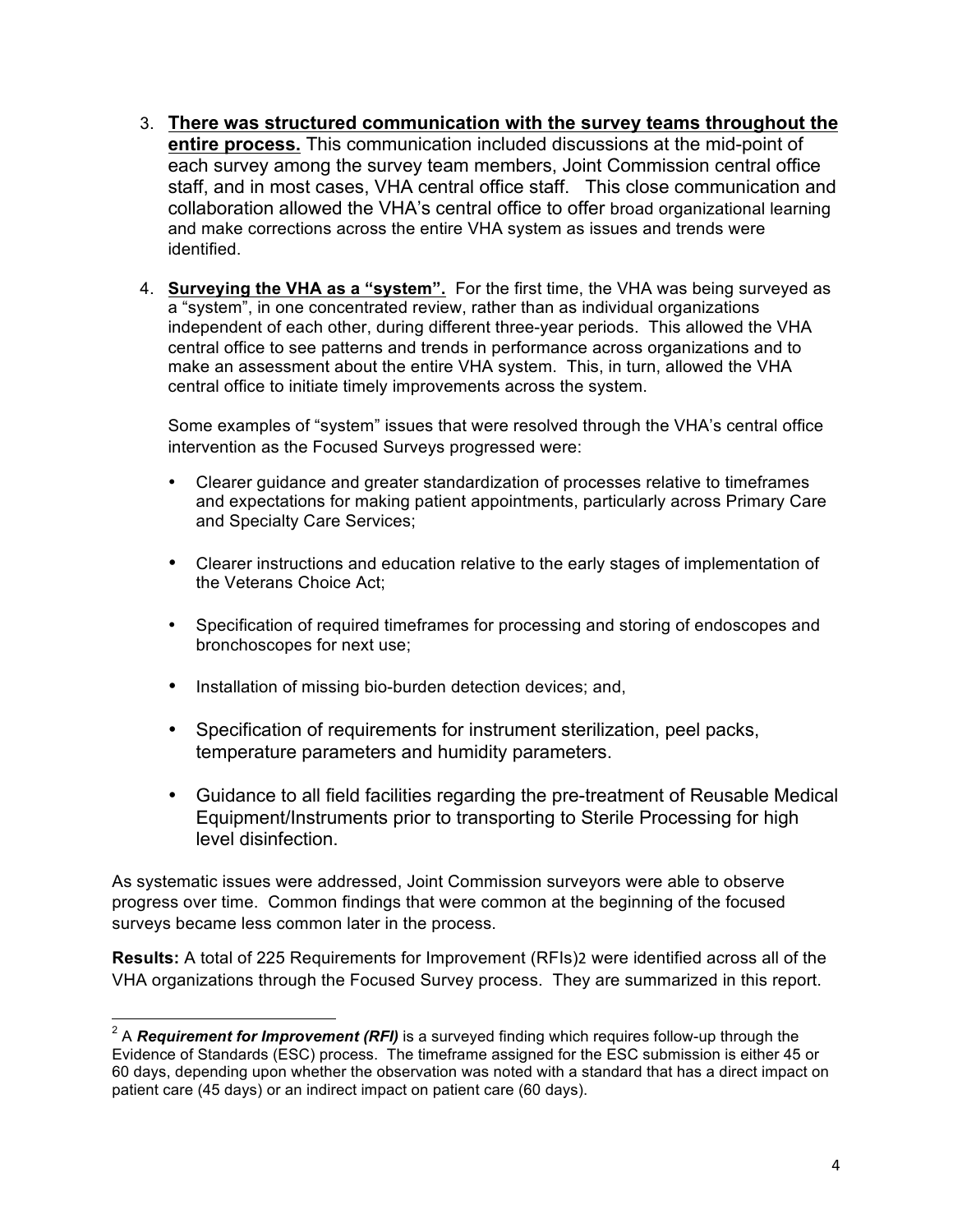As part of The Joint Commission's accreditation process, all RFIs are required to be addressed through the Evidence of Standards Compliance (ESC) process. The ESC process requires that the accredited organizations provide The Joint Commission with evidence that corrective actions have been implemented to demonstrate full compliance with the standard. All 225 cited RFIs have been addressed through the ESC process.

#### **Follow-Up: Validation and Sustainment of Compliance with Standards**

 What we have found is that the Focused Surveys have resulted in improvements which were verified during triennial surveys. As of April 1, 2016, The Joint Commission conducted 57 triennial accreditation surveys at VHA organizations following their Focused Survey. For the key issues of Access to Care, Timeliness of Care, Coordination of Care, Leadership, Culture of Safety, Staffing, and Staff Competency, there were minimal repeat findings on the triennial accreditation surveys. This is a measure of sustainability.

 Table I illustrates a comparison of the number of RFIs cited during the Focused Surveys with the number of repeat RFIs cited during the subsequent 57 triennial surveys. Infection Prevention and Control remained problematic. More than 30% of the organizations (17) that had a follow-up accreditation survey, received an RFI in this area. One organization had an RFI in Care, at the time of their subsequent triennial survey. No findings were reported for leadership, safety culture, and staffing competency during the triennial survey. the area of Access. Two organizations had an RFI in the area of Coordination and Timeliness of

| <b>Focused Survey</b><br><b>Topic Area</b>           | <b>Focused Survey</b><br><b>RFI's</b> | <b>Repeat RFI's</b><br><b>Cited at</b><br><b>Triennial Survey Repeat RFIs</b> | <b>Number of</b><br><b>Hospitals with</b> | <b>Number of</b><br><b>Hospitals with</b><br><b>Remaining</b><br><b>Access RFI's</b> |
|------------------------------------------------------|---------------------------------------|-------------------------------------------------------------------------------|-------------------------------------------|--------------------------------------------------------------------------------------|
| <b>Access</b>                                        | 16                                    | 1                                                                             | $1*$                                      | $\mathbf 0$                                                                          |
| <b>Coordination and</b><br><b>Timeliness of Care</b> | 55                                    | $\mathbf 2$                                                                   | $\mathbf{2}$                              | $\mathbf{0}$                                                                         |
| Leadership                                           | 10                                    | $\bf{0}$                                                                      | $\mathbf 0$                               | $\mathbf 0$                                                                          |
| <b>Safety Culture</b>                                | 6                                     | $\mathbf 0$                                                                   | $\mathbf 0$                               | $\mathbf{0}$                                                                         |
| <b>Staffing/Competency</b>                           | 13                                    | $\mathbf 0$                                                                   | $\mathbf 0$                               | $\mathbf 0$                                                                          |
| <b>Infection Prevention</b><br>and Control           | 68                                    | 18                                                                            | 17                                        | 3                                                                                    |

#### **Table I**

\*Evidence of Standards Compliance was accepted April 2016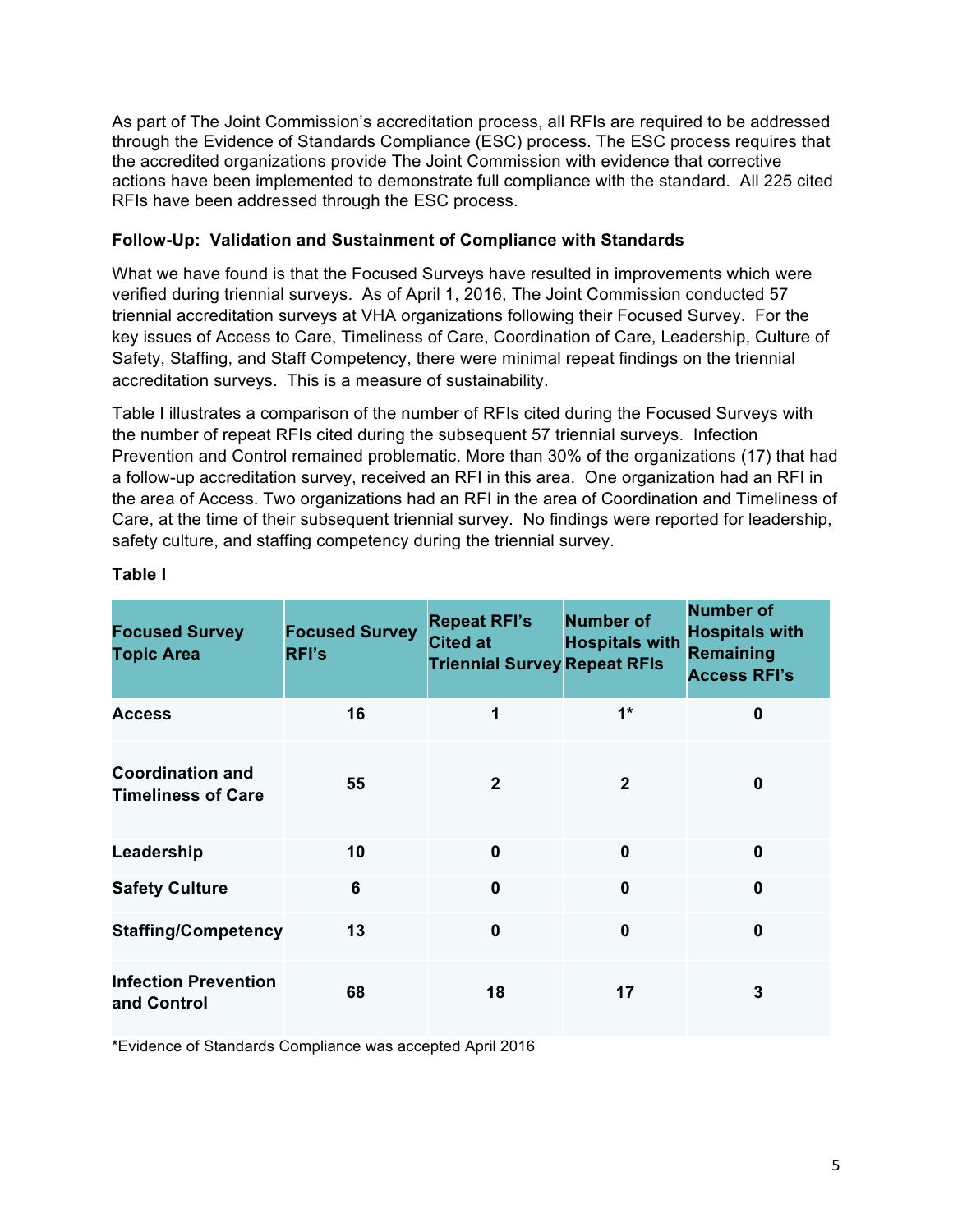**Recommendations:** Results from the Focused Survey project generated the following recommendations for the VHA system.

- 1. Continue to monitor the timeframe for the scheduling of new and follow-up appointments
- 2. Evaluate the challenges identified with the implementation of the Choice Act and develop and implement a plan to address outstanding issues
- 3. Ensure consistent practice by developing and monitoring system-wide policies and procedures.
- 4. Develop a process to track referrals outside of the VHA network
- involved in the cleaning and sterilization of equipment 5. Provide comprehensive standardized education and competency assessment for all staff
- 6. Build greater patient engagement in all aspects of their care
- 7. Establish a goal for the VHA system to become a high reliability organization, building a culture of safety
- 8. Promote system-wide sharing of best practices
- 9. Align leadership incentives which encourage and support positive behaviors
- 10. Continue to maintain collaborative and effective working relationships between VHA Central Office and VHA hospitals in order to provide timely identification and resolution of issues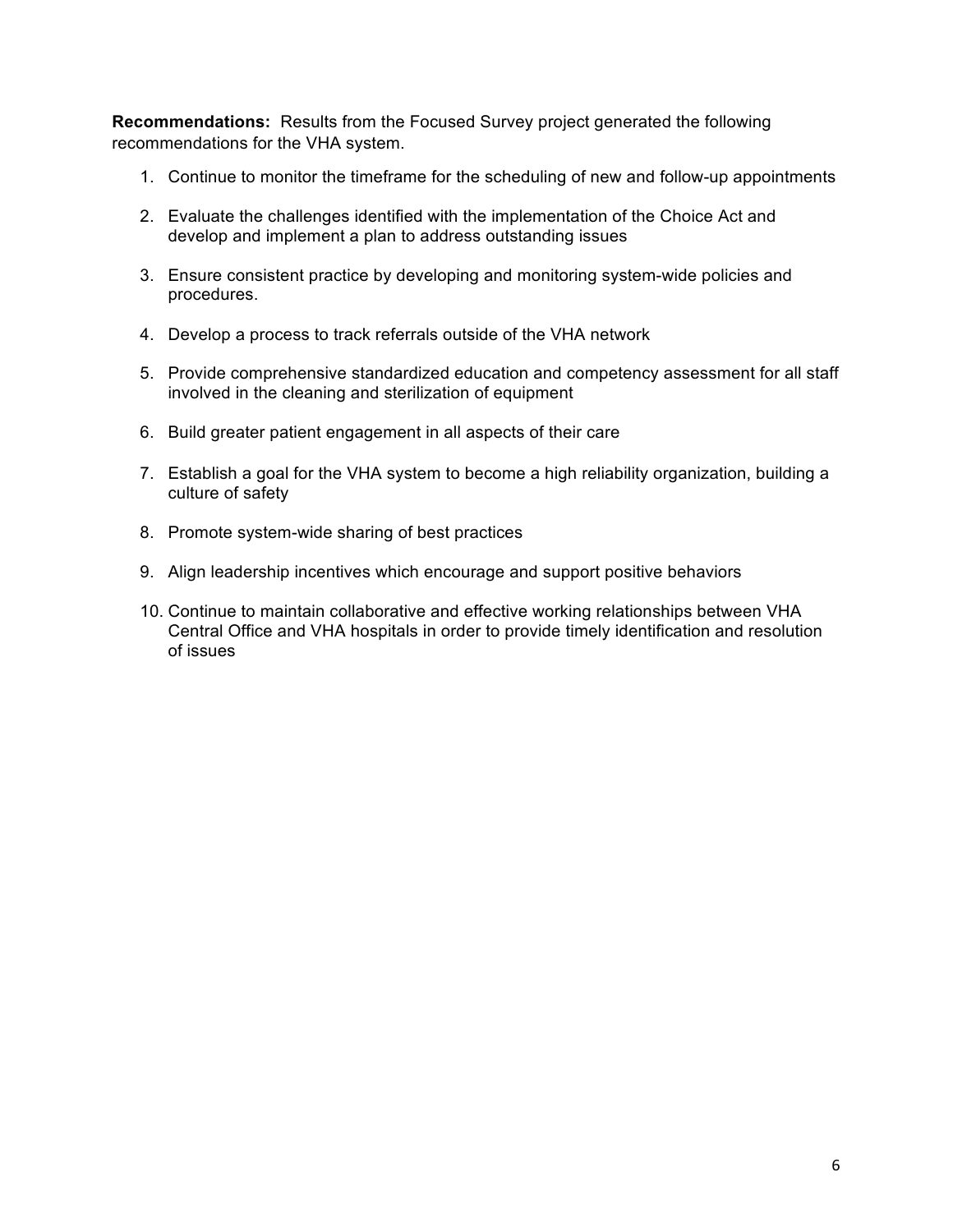# **The Joint Commission's Special Focused Surveys of Veteran's Healthcare Administration Facilities**

## **Overview of the "Special Focused Survey" Model**

 In late 2014, the VHA engaged the Joint Commission to implement "Special Focused Surveys" at all VHA organizations across the country. The engagement was due to allegations in the media of scheduling improprieties, delays in patient care, and other quality of care concerns at VHA organizations. The model was referred to as the "Focused Survey" model because each survey "focused" on primarily assessing the areas identified for review by the VHA, which were:

- Processes related to timely access to care,
- Processes that may potentially indicate delays in care and diagnosis,
- Processes related to patient flow and coordination of care,
- The environment of care, and
- Organizational leadership and culture.

 This model involved conducting *unannounced* focused surveys at all 139 VHA organizations and 47 selected Community-Based Outpatient Clinics across the country over a 12-month period between September 2014 and August 2015. The surveys followed a very aggressive timeline in order to meet the Acting Secretary's requirement that the entire VHA system be reviewed by end of FY2015.

 Although the surveys were *unannounced* to the individual VHA organization, pre-survey planning was coordinated among The Joint Commission central office, The Joint Commission surveyors and the VHA central office staff. Further, VHA central office staff observed many of improvement for the VHA system overall, and to recognize any organizational strengths that would be of value in sharing across the system. VHA observers were also a resource to surveyors in assisting with understanding the nuances of VHA policy and directives. the surveys to capture any immediate concerns for VHA leadership, to identify opportunities for

 Each Focused Survey was a minimum of two days, with additional time allotted, if Community Based Outpatient Clinics (CBOC's) were also identified for review. In some cases, more than one CBOC was identified, and in those situations, an additional surveyor was provided to ensure a thorough assessment of all areas. The prioritized locations for review was based on findings from VHA's earlier internal review of organizations related to scheduling practices as well as past performance on Joint Commission surveys. VHA organizations identified as being at higher risk based on those assessments were prioritized for visits earlier in this process.

 Graph A provides a break-down of the number of Focused Surveys conducted each month. On average, 11 VHA organizations had a focused survey during each month of the project.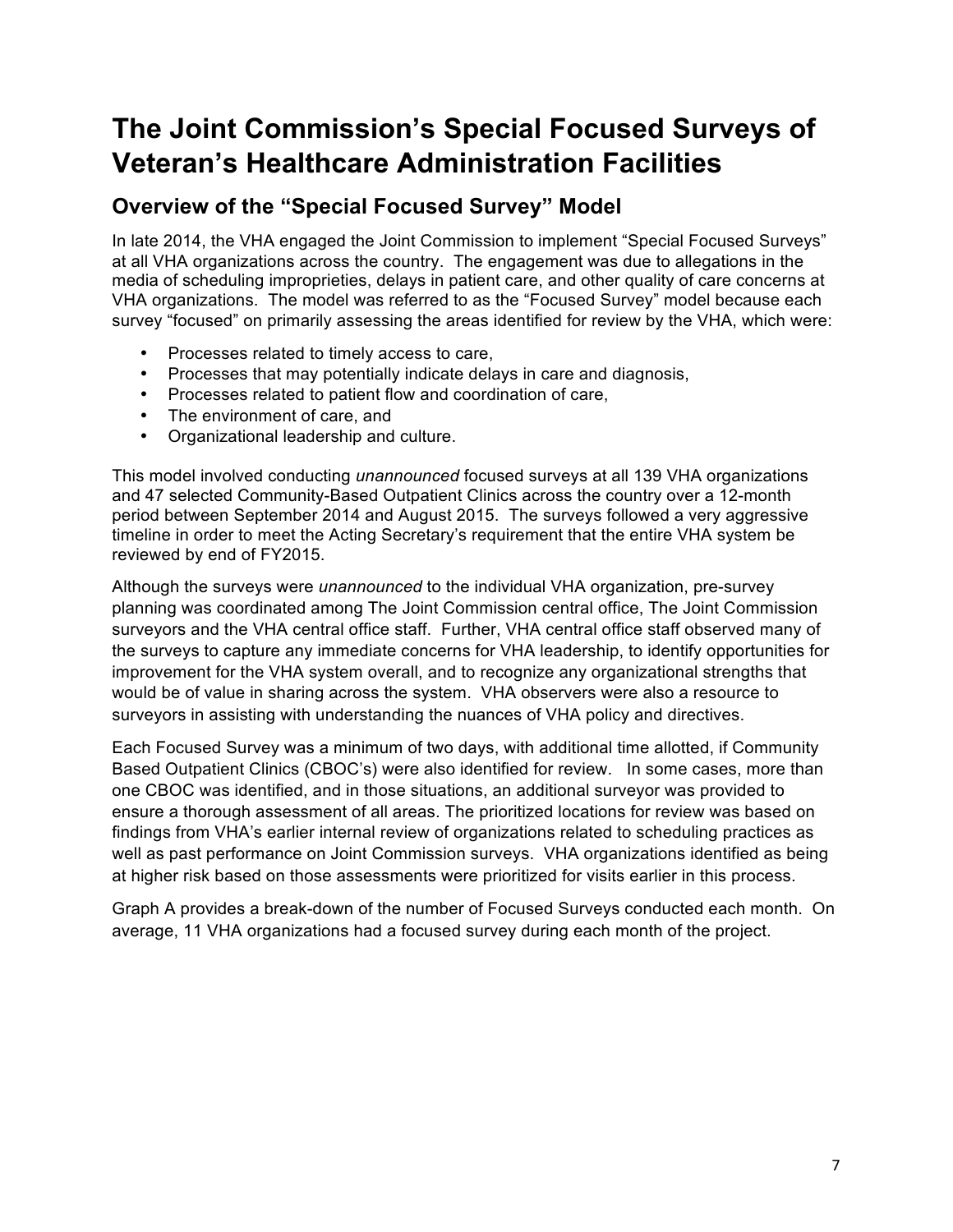



 The Focused Survey model used the same methodologies as are used in all Joint Commission surveys, specifically conducting individual patient tracers and system-level tracers. There were, however, several unique features:

- 1. The design of the survey process. Special survey processes and a specific survey agenda were designed to ensure the same set of thirty-three standards addressing the specific areas identified for review were evaluated consistently at each organization within the VHA system. Although the standards related to the areas identified for review were the focus of each survey, all standards were subject for evaluation. In addition, a dedicated team of Joint Commission physician and nurse surveyors, who were familiar with VHA processes, policies, and structure were utilized to ensure consistency.
- 2. The use of organization-specific data provided by the VHA central office. The VHA central office provided The Joint Commission with organization-specific data addressing performance in the key areas targeted for review. This was subsequently shared with greatest risk for each organization and to validate whether the VA-provided data reflected observed practice. the surveyors prior to each survey. The data allowed surveyors to focus on areas of
- 3. **The use of a specially designed tool to capture surveyor observations and comments.** The tool permitted surveyors to capture information about what they were observing and evaluating at each organization, to help identify potential causes for problems and to increase organizational learning.
- 4. **Surveying the VHA as a "system".** For the first time, the VHA was being surveyed as a "system." Prior to the Focused Survey Project, each organization was surveyed and accredited by The Joint Commission as separate, independent organizations over a three-year period. Although each organization's survey report was shared with the VHA central office and the organization's Veterans Integrated Service Network (VISN) to support monitoring across the system, the emphasis was on an individual organization's survey and the individual organization's corrective actions.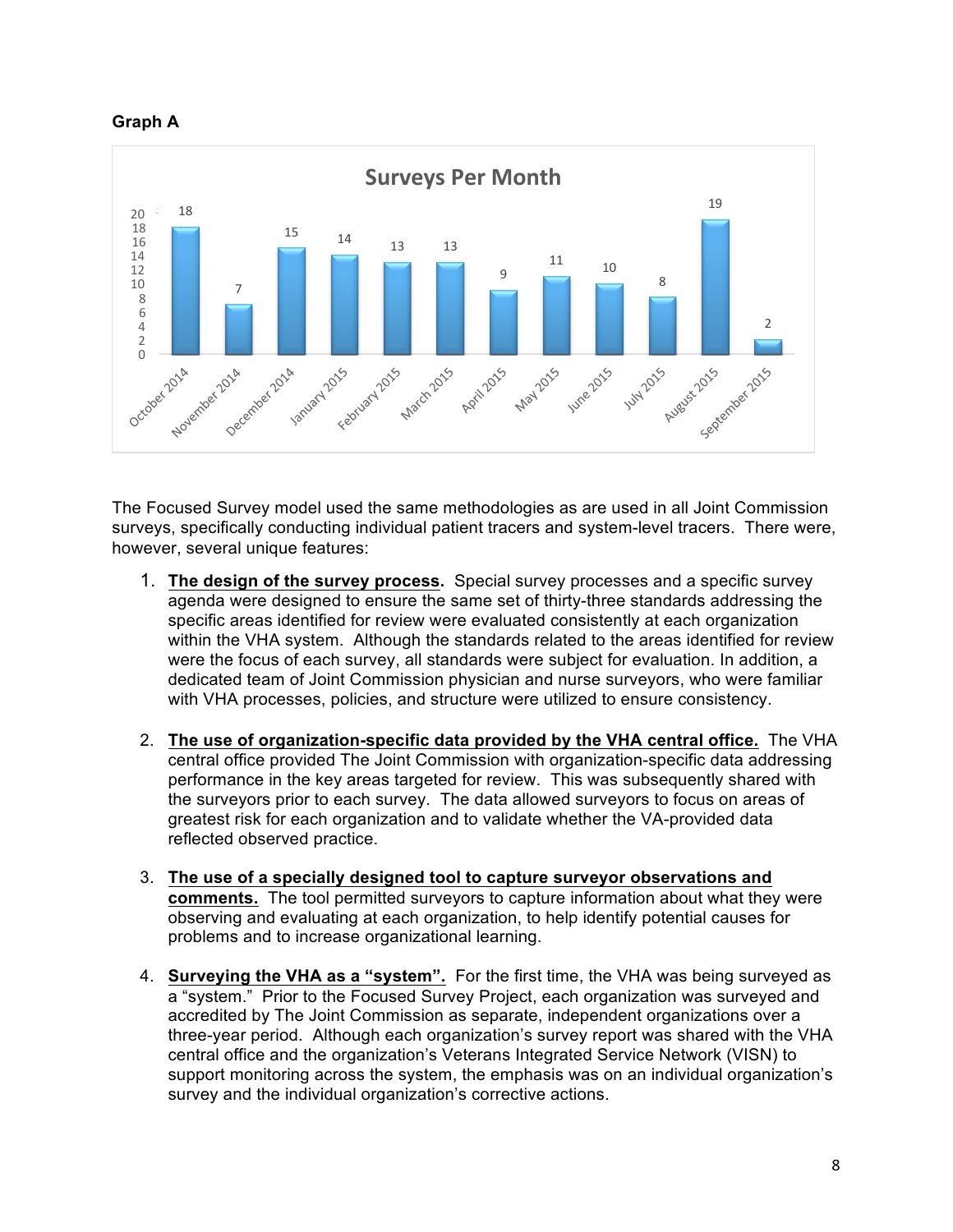The Focused Survey project was the first time the facilities in the Veterans Health Administration have been reviewed by The Joint Commission from a true "system" perspective, using one consistent process, focusing on the same key issues on every survey, and assessing every VHA Medical Center in the United States and its U.S. Territories. This unprecedented approach provided an intense, systematically comparable review of all VHA organizations in a compressed 12-month period. The Focused Survey project provided an opportunity to see patterns across VHA organizations, to make an assessment about the VHA system in general, and most importantly, to identify solutions to system-wide issues that are best addressed coming from the VHA Central Office.

5. There was structured communication with the survey teams throughout the entire **process.** This communication included discussions at the mid-point of each survey cases, VHA central office staff. This communication and collaboration allowed the VHA's central office to identify broad organizational learning and make corrections across the entire VHA system as issues and trends were identified. Further, much of the success of the Focused Survey process in identifying issues, and then in finding solutions, came through an unprecedented level of sharing and communication The Joint Commission and the VHA central offices as these surveys progressed, and later Being able to bring issues directly to the attention of VHA leadership, and thereby, quickly engaging VHA central office in facilitating solutions, provided a much more efficient approach to addressing some of the significant challenges that brought about among the survey team members, Joint Commission central office staff, and in most through further sharing and communication across the VHA organizations themselves. the request for this review.

## *Beginning with Data*

<u> 1989 - Jan Stein Stein, fransk politiker (d. 1989)</u>

 The agenda for each Focused Survey began with the standardized set of activities identified for assessing compliance with the 33 standards<sup>3</sup> and 72 Elements of Performance (EPs)<sup>4</sup> that were related to the primary areas for review. The VHA's own internal performance data from the VHA Strategic Analytics and Learning (SAIL) report was then analyzed and linked to the relevant Joint Commission standards and EPs, which allowed for the creation of an organizational "profile" of performance related to the priority areas for every organization to be surveyed. This was referred to as the Surveyor Standards-Based Indicator Dashboard. A sample report can be seen in Exhibit I.

 The organization's "profile" provided surveyors with a baseline to compare their observations and to evaluate the actual care delivery processes on-site. By comparing this reported the data captured the true picture of access and coordination of care at the individual VHA performance data with actual practice, surveyors evaluated the accuracy of the data being reported to VHA leadership, both at the individual organization, the central office, and whether organization.

 $^3$  A principle of patient safety and quality of care that a well-run organization meets. A standard defines the performance expectations, structures, or processes that must be substantially in place in an organization to enhance the quality of care, treatment, or services.

enhance the quality of care, treatment, or services.<br><sup>4</sup> Specific action(s), process(es), or structure(s) that must be implemented to achieve the goal of a standard. The scoring of EP compliance determines an organization's overall compliance with a standard.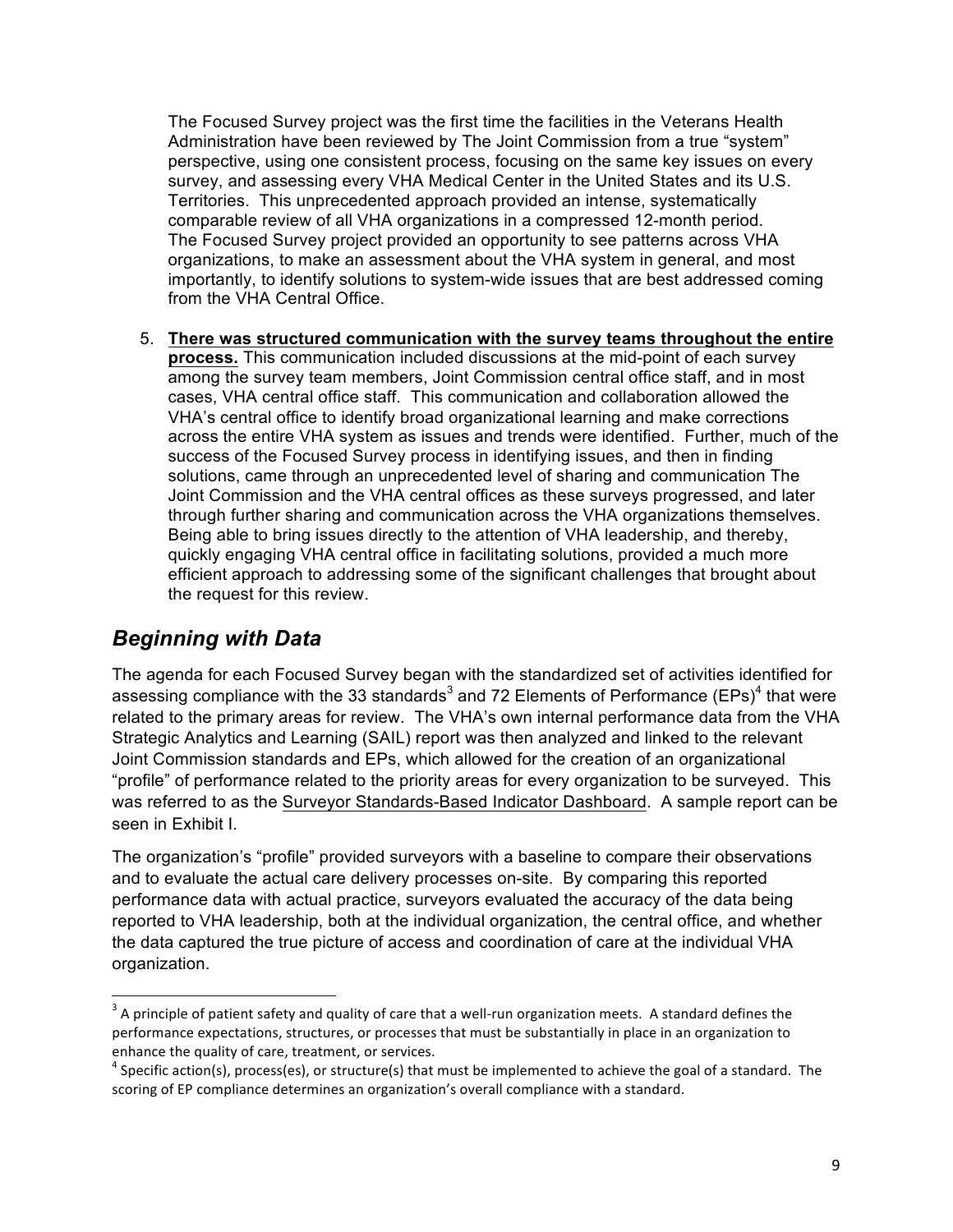#### **Exhibit I**

|                                                                        | care, treatment, and services when they report safety or quality-of-care concerns to The Joint Commission. | EP3. The hospital takes no disciplinary or punitive action against employees, physicians, or other individuals who provide<br><b>APR.09.02.01</b> | Staff willingness to report adverse events<br>Staff suggestions for improving patient safety<br>Staff perceptions of risk to individuals | EP 30: The hospital considers collecting data on the following:<br><b>PI.01.01.01</b><br>Staff opinions and needs | EP3: Leaders provide opportunities for all individuals who work in the hospital to participate in safety and quality<br>nitiatives. | EP2: Leaders prioritize and implement changes identified by the evaluation.<br>EP1: Leaders regularly evaluate the culture of safety and quality using valid and reliable tools.<br>10.03.01.01 | Safety and quality issues specific to the population served<br>Input from the population(s) served.<br>Reports on key quality measures and safety indicators | Proposed solutions and their impact on the hospital's resources<br>Reported safety and quality issues<br>Performance improvement activities | EP1: Leaders discuss issues that affect the hospital and the population(s) it serves, including the following:<br>10.02.03.01 | LEADERSHIP / CULTURE OF SAFETY | <b><i><u>Standard</u></i></b> |
|------------------------------------------------------------------------|------------------------------------------------------------------------------------------------------------|---------------------------------------------------------------------------------------------------------------------------------------------------|------------------------------------------------------------------------------------------------------------------------------------------|-------------------------------------------------------------------------------------------------------------------|-------------------------------------------------------------------------------------------------------------------------------------|-------------------------------------------------------------------------------------------------------------------------------------------------------------------------------------------------|--------------------------------------------------------------------------------------------------------------------------------------------------------------|---------------------------------------------------------------------------------------------------------------------------------------------|-------------------------------------------------------------------------------------------------------------------------------|--------------------------------|-------------------------------|
| Employee satisfaction                                                  | Employee satisfaction                                                                                      | Employee satisfaction                                                                                                                             | General workplace/Workplace perceptions                                                                                                  | General workplace/Workplace perceptions                                                                           | General workplace/Workplace perceptions                                                                                             | Supervisory behaviors                                                                                                                                                                           | Supervisory behaviors                                                                                                                                        | Supervisory behaviors                                                                                                                       | Organizational climate                                                                                                        |                                | <b>Indicator</b>              |
| SAIL Tab 4, Line 53: Recommend my organization as a good place to work | SAIL Tab 4, Line 52: Satisfaction with organization                                                        | SAIL, Tab 4, Line 50: Best place to work                                                                                                          | systems redesign.<br>AES, Q33: Employees in my work group are involved in quality improvement or                                         | AES, Q32: The safety of workers is a big priority with management where I work.                                   | on the job.<br>AES, Q30: Employees in my work group are protected from health and safety hazards                                    | even if I'm partially responsible.<br>AES, Q44: I feel comfortable talking to my supervisor about work-related problems                                                                         | decision.<br>AES, Q43: My supervisor encourages people to speak up when they disagree with a                                                                 | issues.<br>AES, Q.25: Members in my work group are able to bring up problems and tough                                                      | AES Q14: Ideas and opinions count at work                                                                                     |                                | Data Source                   |
|                                                                        |                                                                                                            |                                                                                                                                                   |                                                                                                                                          |                                                                                                                   |                                                                                                                                     |                                                                                                                                                                                                 |                                                                                                                                                              |                                                                                                                                             |                                                                                                                               |                                | <b>Rating</b>                 |

Applies to VHA Focused Sureys<br>Data Source: All Employee Survey (AES); Strategic Analytics for Improvement and Learning (SAIL)<br>Note: This is a sample form. Pre-survey, surveyors will receive this form pre-populated. Where a

Surveyor Standards-Based Indicator Dashboard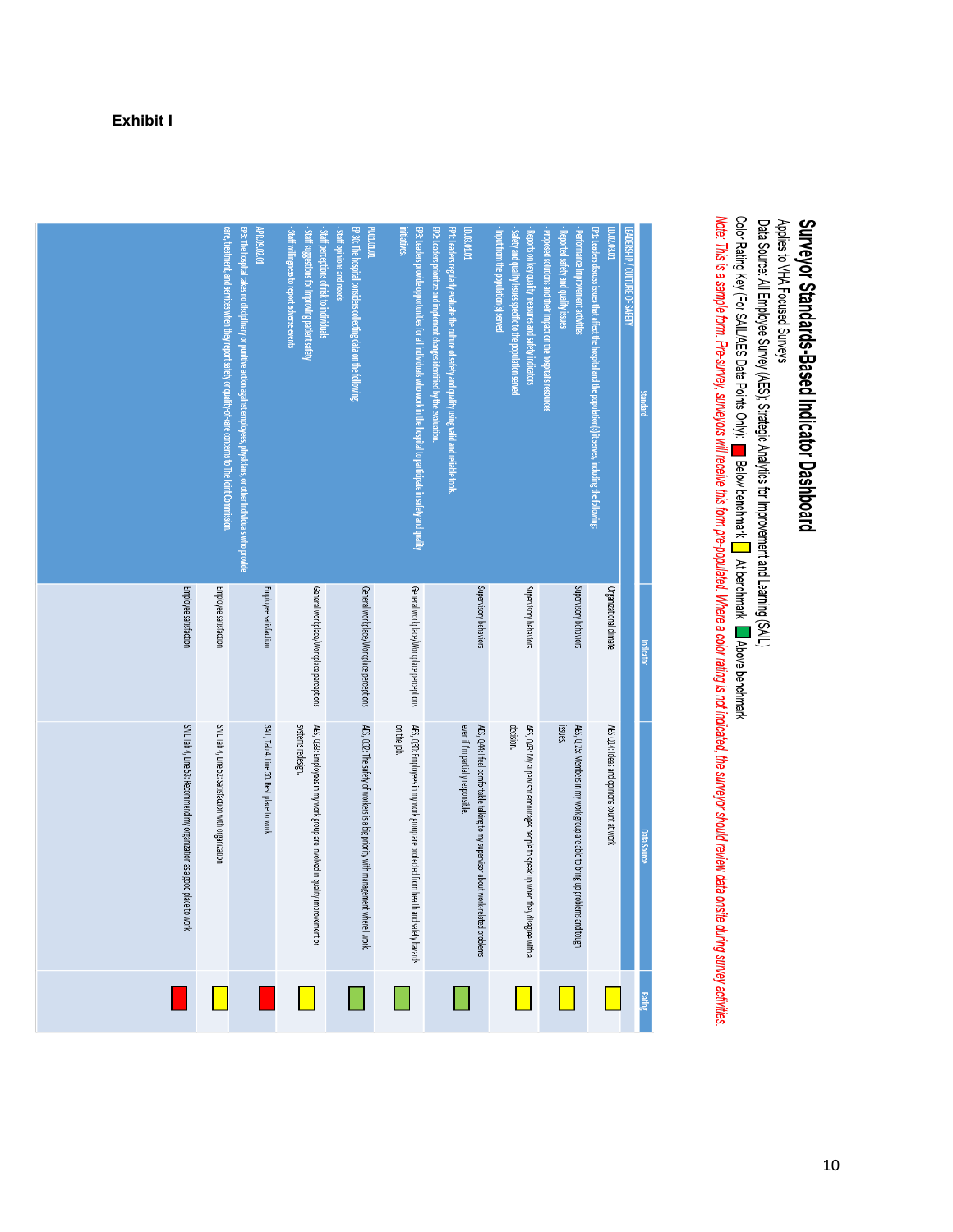The Joint Commission also utilized historical trending and previous survey recommendations to assist in identifying opportunities for improvement in systems and processes for each organization.

organization.<br>Additionally, each organization was asked to have the following information available for surveyors when they arrived for the Focused Survey:

- • Organizational Performance Improvement data from the past 12 months
	- $\circ$  Documentation of performance improvement projects being conducted, including the documentation found in governing body minutes or other minutes) reasons for conducting the projects and the measurable progress achieved (this can be
	- $\circ$  Performance improvement data including:
		- **•** Patient flow wait times
		- § Readmission rates
		- § Patient satisfaction
		- § Employee satisfaction
		- $\mathbf{r}$  . § Staff turnover rates
		- Medication error reports and adverse drug reactions
		- § Patient event, incident, or unusual occurrence reports logs or summary data
		- § Complaint logs
		- § Staff event, incident, unusual occurrence reports (for example: falls, sharps injury)
		- Infection Control Summary Reports, 12 months of surveillance data
		- § Infection Control Plan including risk analysis
		- **EXT** Hand hygiene program, including policy, goals and surveillance data
		- Clean room monitoring records Providers of Infusion Pharmacy Services
	- $\circ$  Analysis from the VHA Culture of Safety survey
	- $\circ$  Analysis from Proactive Risk Assessment of high risk process
	- $\circ$  Report to Governance on sentinel events and system/process failures
	- $\circ$  Staffing plans
	- $\circ$  Patient flow documentation: Dashboards and other reports reviewed by hospital leadership; documentation of any patient flow projects being conducted (including reasons for conducting the projects); internal throughput data collected by emergency department, inpatient units, diagnostic services, and support services such as patient transport and housekeeping.

 After reviewing this information and a brief introduction with the organization's leadership team, in multiple patient care settings. For example, to focus on the key issues of Coordination and Access/Timeliness of Care, surveyors reviewed the care of patients from specific junctures of and hospital readmissions. The care of each veteran was then carefully traced and evaluated to assess how well access, follow-up, coordination, and consultation appointments were being surveyors would immediately begin the survey process by evaluating compliance with standards the care continuum, including recently discharged patients, newly admitted patients, outpatients, provided by each organization.

## *Individual Patient Tracers*

 The cornerstone of The Joint Commission's survey process is the "tracer methodology." This methodology permits surveyors to analyze an organization's systems and processes for delivering safe, high-quality care by following or "tracing" the care of an individual patient or resident through the organization's processes in the sequence experienced by each individual. As part of conducting patient tracers, surveyors interviewed patients/veterans and their family members, if possible. If this was not possible, surveyors were still able to effectively evaluate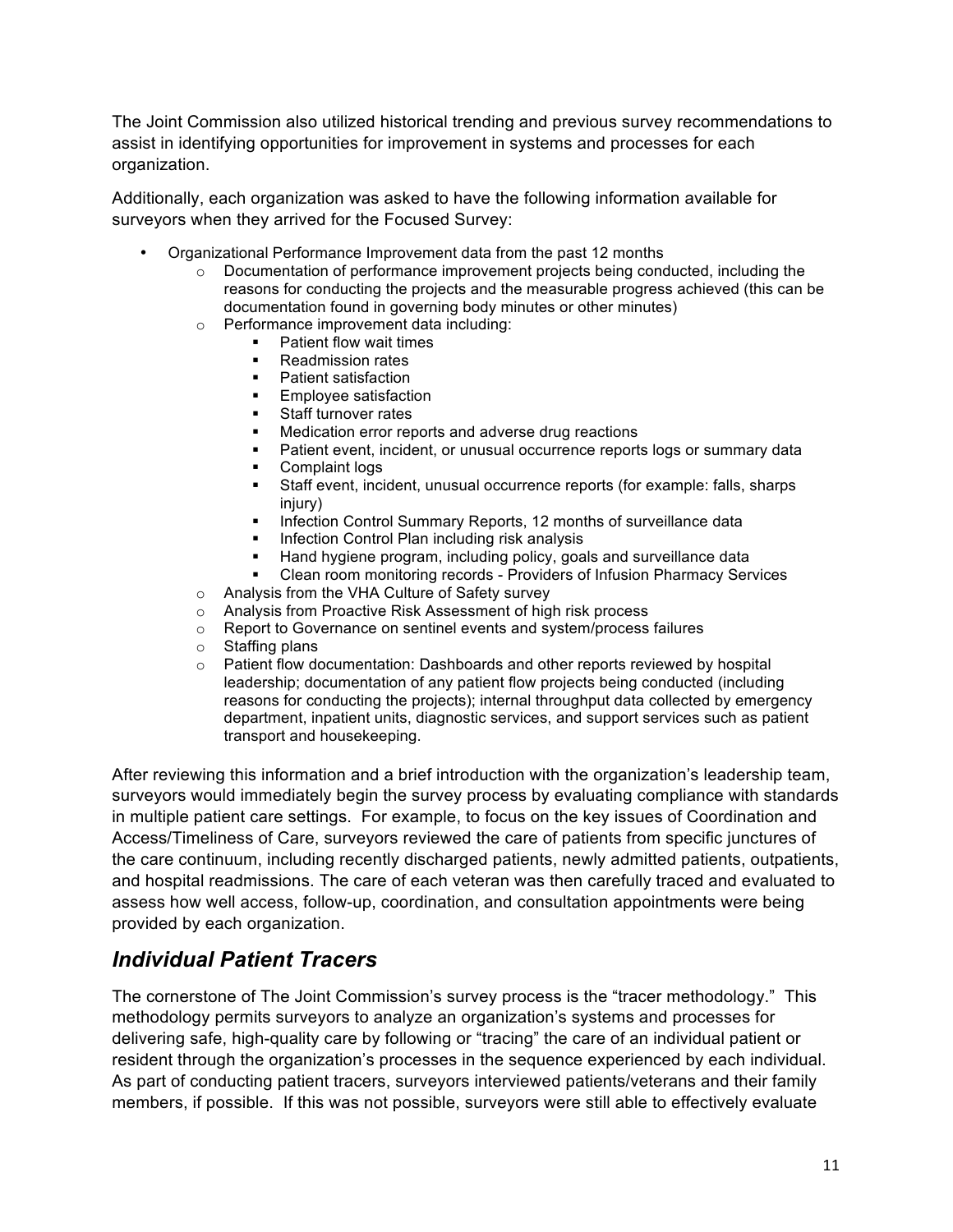the flow, coordination, and timeliness of care for those patients through review of the veteran's medical record.

medical record.<br>Comments and observations from veterans and family members added valuable insight to what the surveyors observed, as they often suggested a more in-depth review of the specific process or system. In addition to interviews with patients and families when available, surveyors also interviewed staff and management/leadership representatives to assess how effectively the various systems and processes of care were working together to meet patients' needs. Surveyors also assessed the safety culture of each organization, specifically including the freedom of staff to report problems without fear of retribution.

A total of over 2,687 individual patient tracers were completed as part of this process:

- 412 newly admitted patients
- 421 recently discharged patients
- 402 readmitted patients
- 1,452 outpatients

## *System Tracers*

Surveyors conducted *system tracers* in addition to patient tracers.

 evaluated through the Data System tracer. The session occurred after the surveyors had an opportunity to conduct individual patient tracers in the outpatient settings, thereby getting a sense of actual performance in areas of patient flow, access to care, coordination, and timeliness of care; specifically across areas of Primary Care and Specialty Care referrals. Prepared with these observations and the facility's own performance data, surveyors were then able to have focused discussions with leadership teams about how the data matched the actual performance observed in the clinical settings. This provided many robust and frank discussions at the leadership level about care processes, challenges to those processes, and in many cases, solutions local leadership teams had developed to address them. Focusing on the data that each organization's leadership used to monitor performance was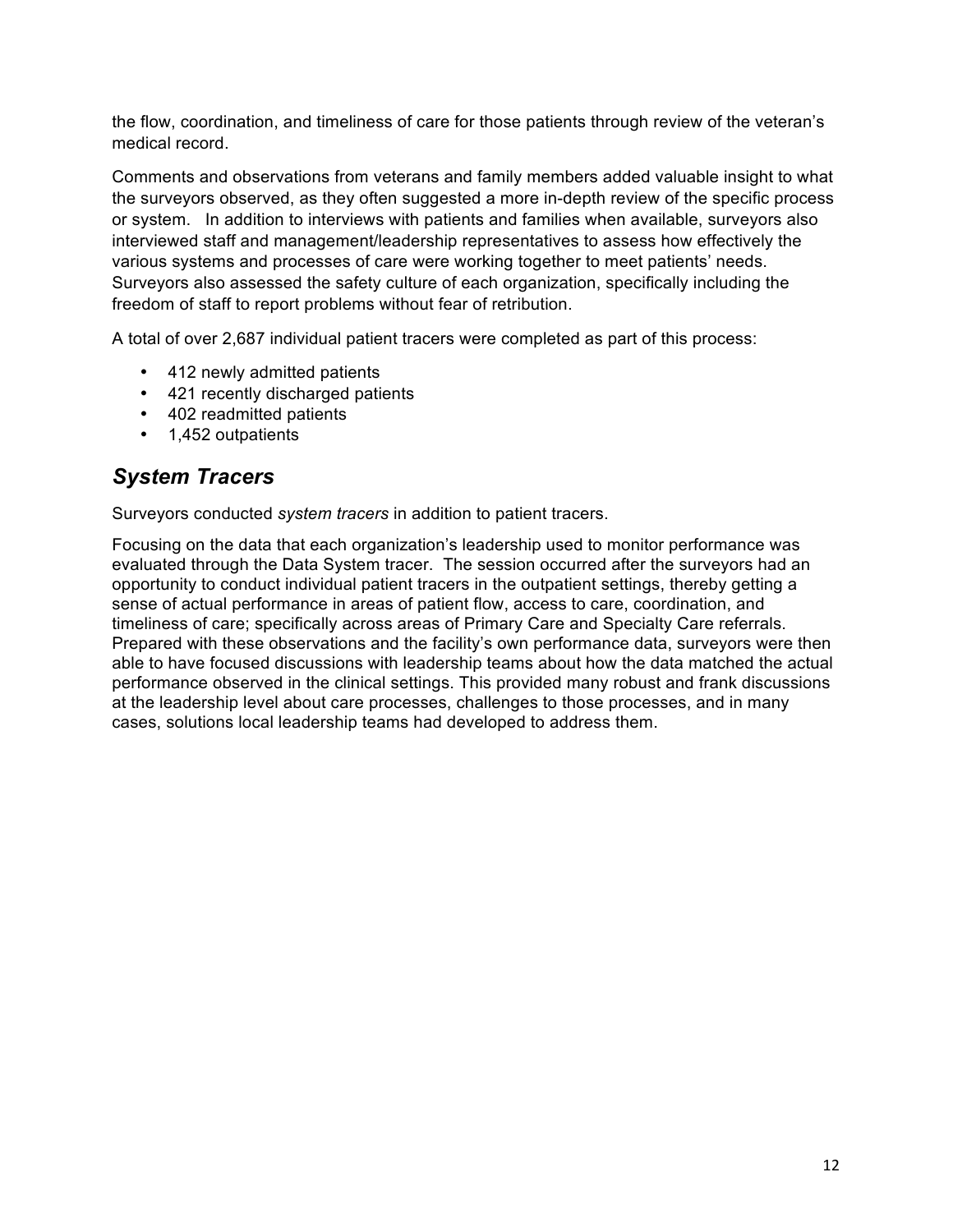# **FINDINGS**

## **REQUIREMENTS FOR IMPROVEMENT (RFIs)**

 The range of RFIs on the Focused Surveys was from zero to six per organization. Nine-eight organizations (64%) had at least one RFI. The average number of RFIs per VHA organization was 2.3. Forty-one organizations (36%) had no RFIs or no findings of non-compliance, which is validation of their ability to demonstrate continuous compliance with the selected Joint Commission standards and to VHA policies.

 the Joint Commission's ESC process. In many cases, the corrective actions were achieved through central policy clarification or clearer guidance from VHA Program Offices. A total of 225 RFIs across the VHA system have subsequently been corrected as evaluated by through VHA central office coordination and assistance, allowing the issue to be resolved

 Some examples of "system" issues that were resolved through the VHA central office intervention included:

- Clearer guidance and greater standardization of processes relative to unclear Primary Care and Specialty Care Services; timeframes and expectations for making patient appointments, particularly across
- • Clearer instructions and education relative to the early stages of implementation of the Veterans Choice Act.
- • Specification of required timeframes for processing and storing endoscopes and bronchoscopes for next use;
- Installation of missing bio-burden detection devices
- Specification of requirements for instrument sterilization, peel packs, temperature and humidity parameters.

 Graphs C and D show the areas that generated the largest number of RFIs on the Focused Surveys. Infection Control had the highest number of RFIs, followed closely by Leadership, and Provision of Care, Treatment and Services, and Environment of Care. The issues that generated the RFIs in each area are described below.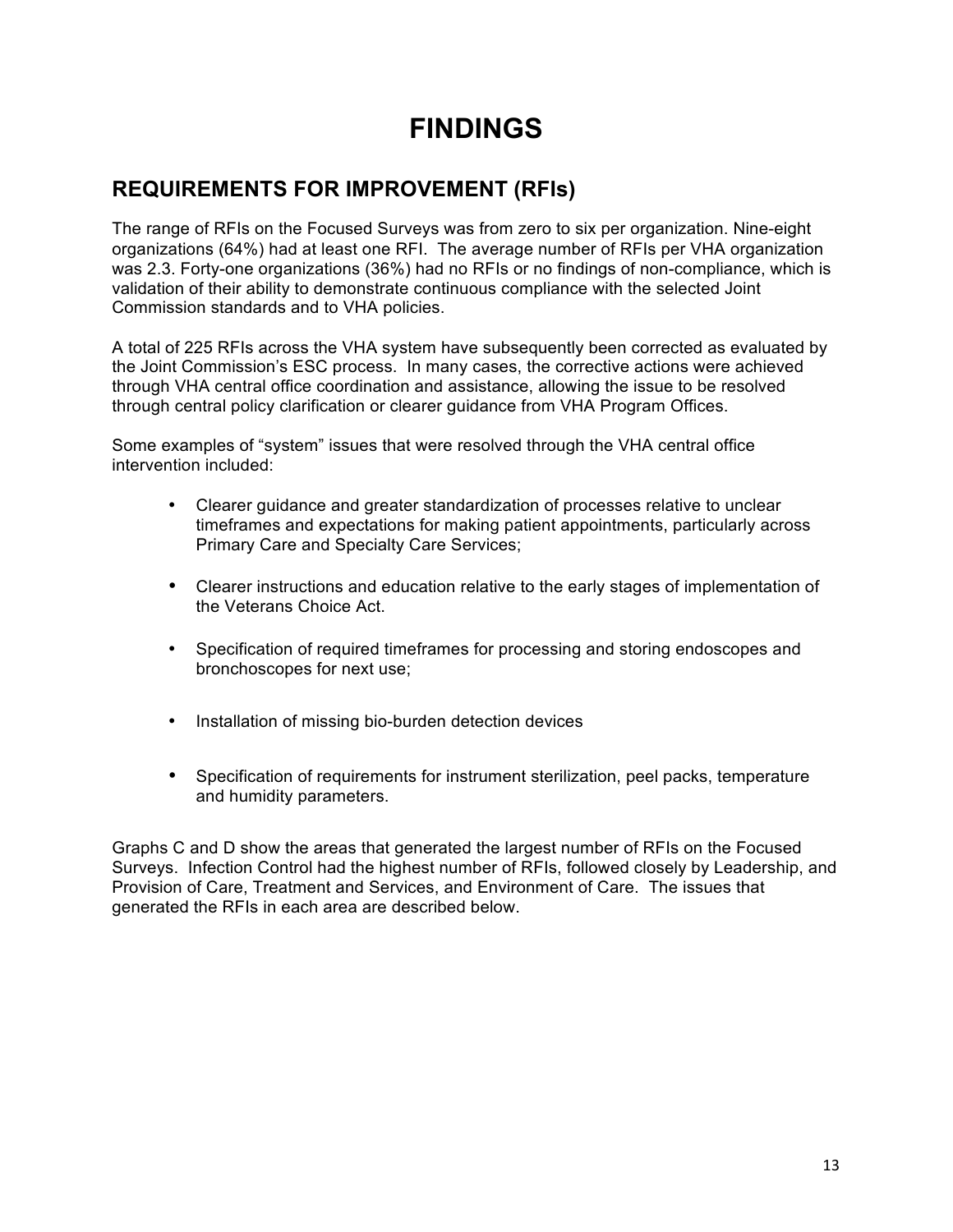



#### **Graph D**

j The other category on this graph includes the areas of Human Resources, Performance Improvement, Medication Management, National Patient Safety Goals, and Medical Staff.

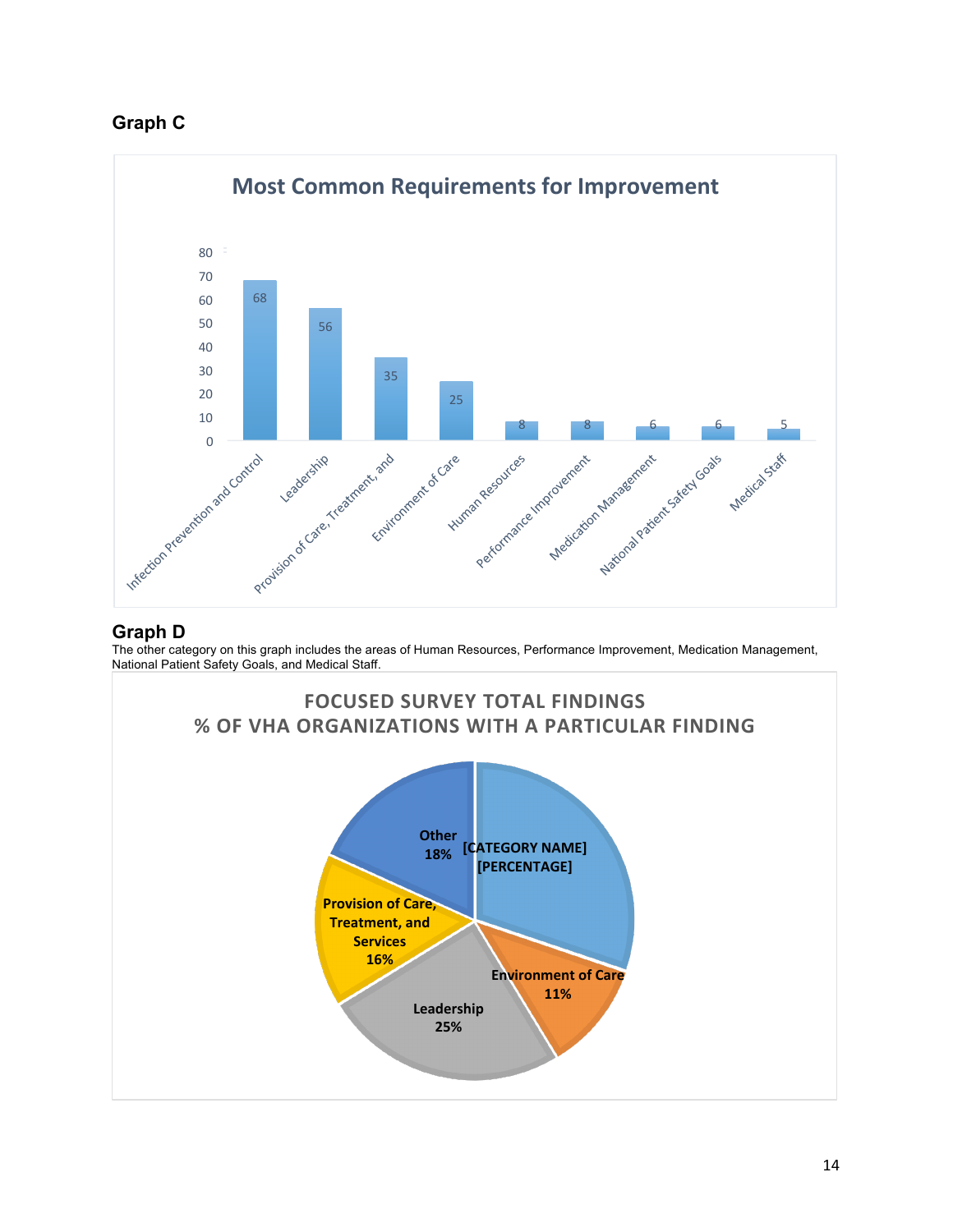## **INFECTION PREVENTION AND CONTROL**

 The most common category of findings was in the area of Infection Prevention and Control, specifically in the processes surrounding the cleaning and sterilization of instruments. This was one of the prioritized areas of focus based on concerns at VHA central office about past struggles in this area.

 The majority of the findings in this area were related to staff not following manufacturer's guidelines and/or hospital policy in relation to the proper cleaning and preparation of instruments immediately after use or in the temporary storage of instruments as they awaited transport to Sterile Processing Services (SPS) for further processing. Proper cleaning and preparation of instruments concerns were primarily in the clinical spaces where the procedures occurred, and therefore often outside the purview of SPS control, where most past efforts had been directed for correcting issues of cleaning and sterilization. Addressing areas of staff training and competency in the clinical/procedural areas as well as through greater standardization of processes surrounding the cleaning and temporary storage of instruments awaiting pick-up for SPS, will help to ensure this high-risk area is more controlled and safer throughout the VHA.

 Other often cited deficiencies in this area included: improper use of Rapicide and Cidex for disinfection; issues with Biological Testing for sterilization trays; management of Peel Packs; and scope storage, sterilization, and ensuring that "Long Scopes" are not bent or in contact with unclean surfaces when stored.

## **LEADERSHIP**

Leadership had the second highest number of cited RFIs.

#### *Staffing Challenges*

 Staffing challenges accounted for many of the Leadership findings. The staffing shortages involved both health care providers and Medical Service Assistants (MSAs). These findings often involved insufficient staff to cover an individual's absence. Staffing shortages significantly impacted the organization's ability to meet veterans' needs and led to delays in care.

 There were several contributing factors to staff shortages. Geography often contributed to the challenge. For example, rural and remote communities had, in general, more difficulty in recruiting and retaining key staff. VHA organizations located in major metropolitan areas had a different challenge, often competing for quality staff with a number of local area hospitals. Further, some individual VHA leadership teams were not aware of areas of key staff shortages "acting" leadership teams were struggling to address newly prioritized challenges for their organizations, including establishing a trusting and transparent culture. On a positive note, many of the "acting" leadership teams are bringing innovative solutions to addressing their that were having a direct impact on the availability of care in their organization. In many cases, challenges.

 Many staffing shortages encountered in the first months of the Focused Surveys were due to staff turnover as well as through increased demand for VHA services as the year progressed. Similar to other areas, staffing challenges were cited more in earlier surveys. However, there continues to be staffing challenges.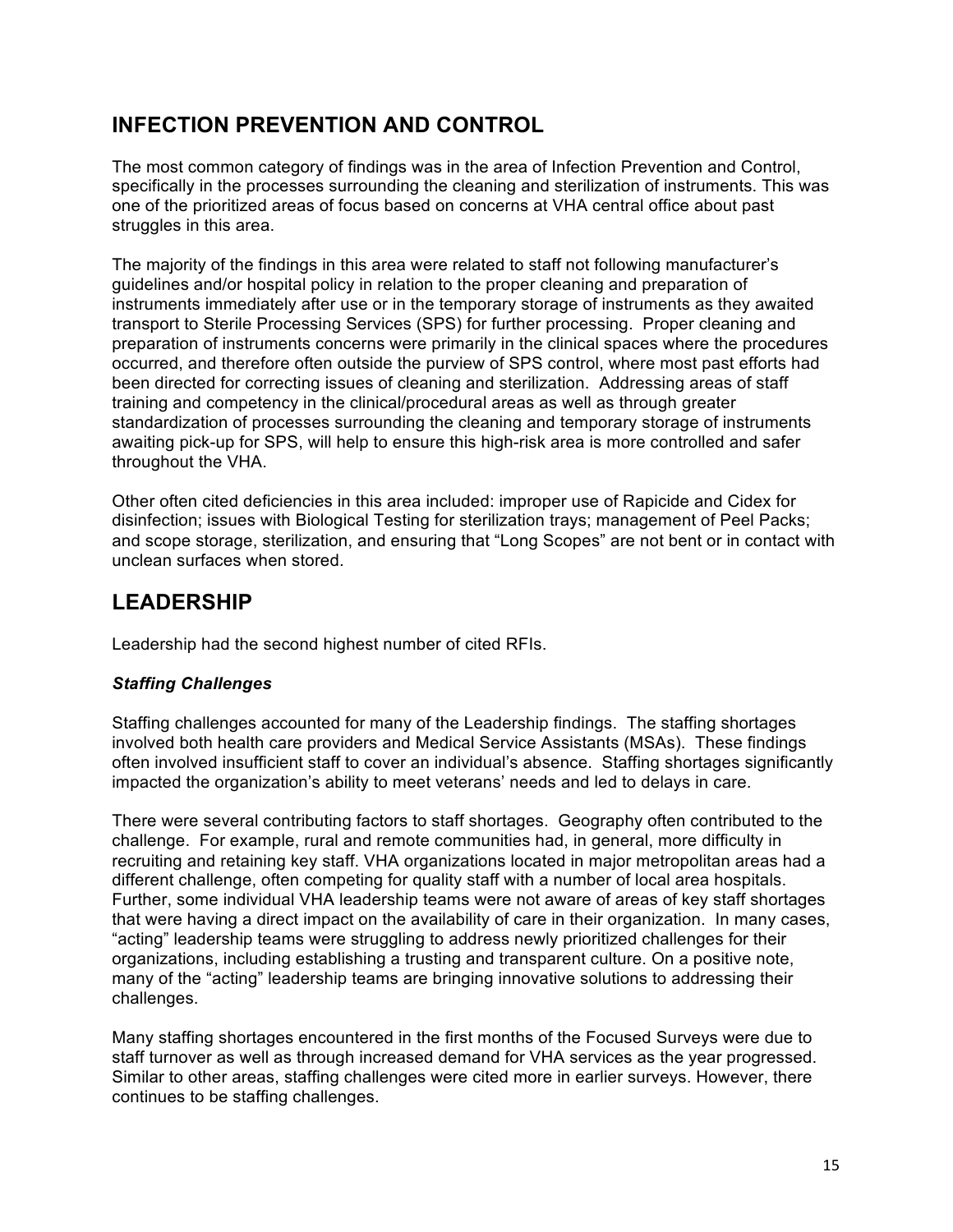#### *Culture of Safety*

 The standards evaluated for the topic of Culture of Safety included assessing staff perceptions about being able to openly discuss or report issues of quality and safety without fear of leadership is addressing issues identified as potentially impacting the culture of safety. In some situations, leadership prohibited front-line staff from privately talking with surveyors or required a "de-briefing" with staff after their discussions with surveyors. retribution; fostering effective communication processes for the safety of patients; and assuring

 This also was an area where findings were more common in the earlier months of the Focused Surveys. Early in conducting the focused surveys, staff voiced fear over discussing quality and safety issues at their organizations because of fear of retribution. Although staff may have been fearful about raising quality of care concerns, they did indicate a commitment to their job because they felt privileged to be caring for veterans.

#### *The Choice Act*

 In 2014, the Department of Veterans Affairs (VA) established the Veterans Access, Choice and Accountability Act of 2014 ("Choice Act"). One of the features of the Choice Act in scheduling appointments was permitting veterans to seek care with non-VHA providers if they could not get an appointment scheduled within the 30 days.

 In August 2015, almost a year after the Choice Act was enacted into law, implementation of the Act varied significantly across VHA organizations and challenges were identified. The challenges included:

- 1. Inadequate instruction to, and poor understanding by, the veterans regarding what was permitted under the Act
- 2. Lack of available non-VHA providers in some communities
- 3. Reluctance of some veterans to seek care with non-VHA providers
- 4. Frequent gaps in follow-up care if veterans sought care with non-VHA providers, particularly if the veteran needed to have follow-up care with a VHA provider

## **PROVISION OF CARE**

 Provision of Care, and specifically Access and Coordination of Care, had the third highest number of cited RFIs.

#### *Scheduling and Access Issues*

 Early on in the surveys, there was confusion across many of the VHA organizations regarding scheduling expectations and unclear definitions for the appointment process. Initially, there was an expectation that appointments would be completed within 14 days, but this expectation proved unrealistic. As a result, the time frame was subsequently extended to 30 days. This change resulted from the VHA Central Office clarifying that 14 days was the goal, particularly for Behavioral Health Care appointments, and that 30 days was the overall expectation. The 30- day timeframe also became clearer as the Veterans Choice Act was implemented across organizations; i.e., more and more VHA organizations began to operationalize the 30-day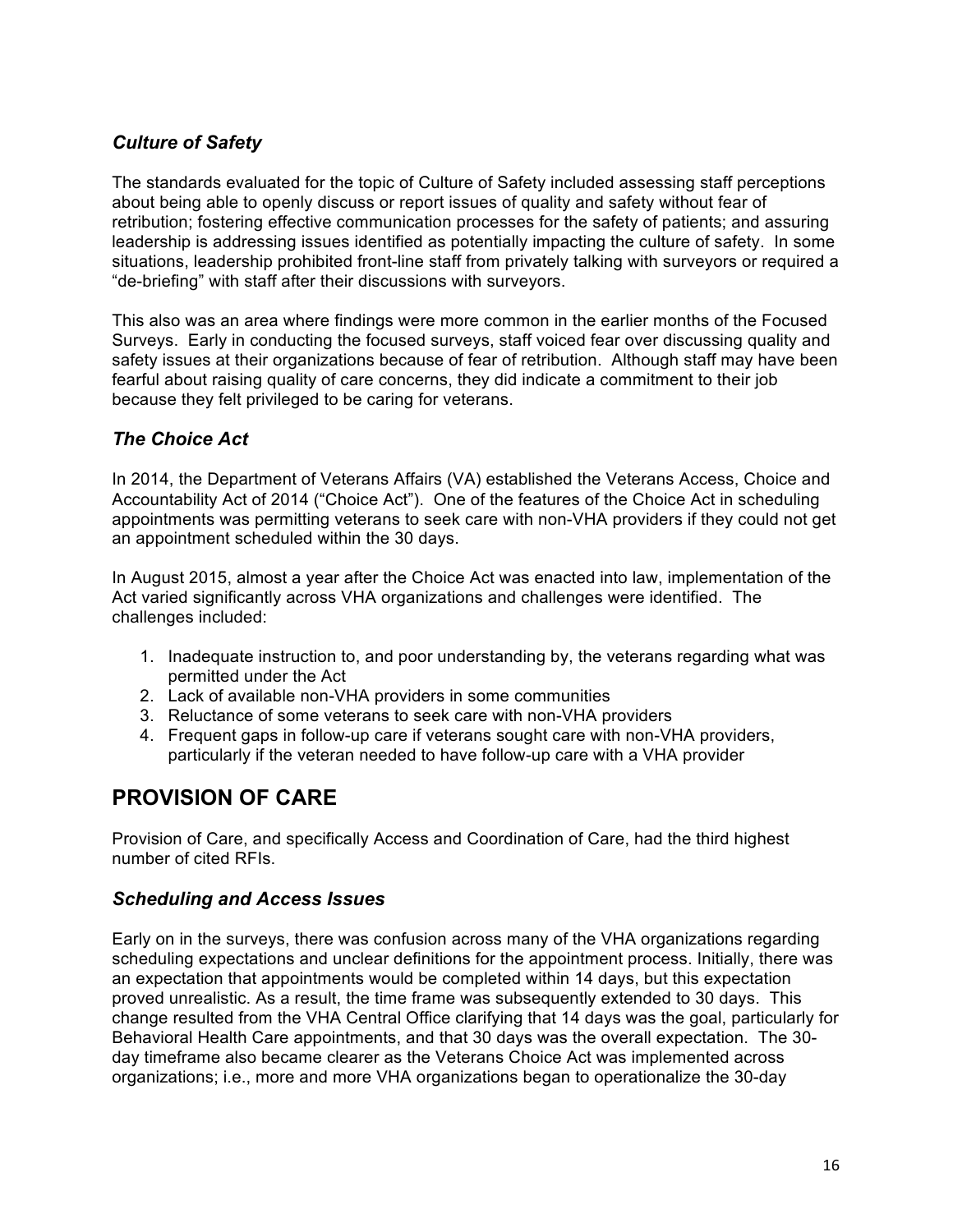window for either providing an appointment within VHA, or if unable, to refer the veteran to local community providers.

 Until the clarification regarding the time frame occurred, there were many findings in this area. However, even with the clarification, there were still various delays in scheduling appointments due to staffing challenges.

due to staffing challenges.<br>Another issue that affected scheduling appointments was that phones were inconsistently answered when patients called to make appointments, even though insufficient staffing did not appear to be the reason.

#### *Care Coordination*

 Another issue regarding Provision of Care, specifically Care Coordination, was the tracking and scheduling of follow-up care. For example, some emergency departments arranged primary care and specialty care follow-up, whereas others did not. Some discharged patients were instructed to call for an appointment, but in other situations, the provider made the appointment for them. This is an area where implementing a standardized practice for tracking follow-up care would be helpful.

 Staff absenteeism also caused problems with access. There were often no plans for coverage. As a result, veterans would arrive with no one to see them and no process in place to assist them in rescheduling their appointment.

## **ENVIRONMENT OF CARE**

 Environment of Care had the fourth highest number of RFIs and were most often cited in relation to Infection, Prevention and Control issues, and in maintaining a clean environment, particularly as related to areas used for sterilization of instruments. Common findings in this Processing and Operating Room pressures (correct negative/positive air pressures), and maintenance of appropriate temperature, humidity, and air exchange cycles. area included maintaining appropriate barriers between clean and dirty spaces, Sterile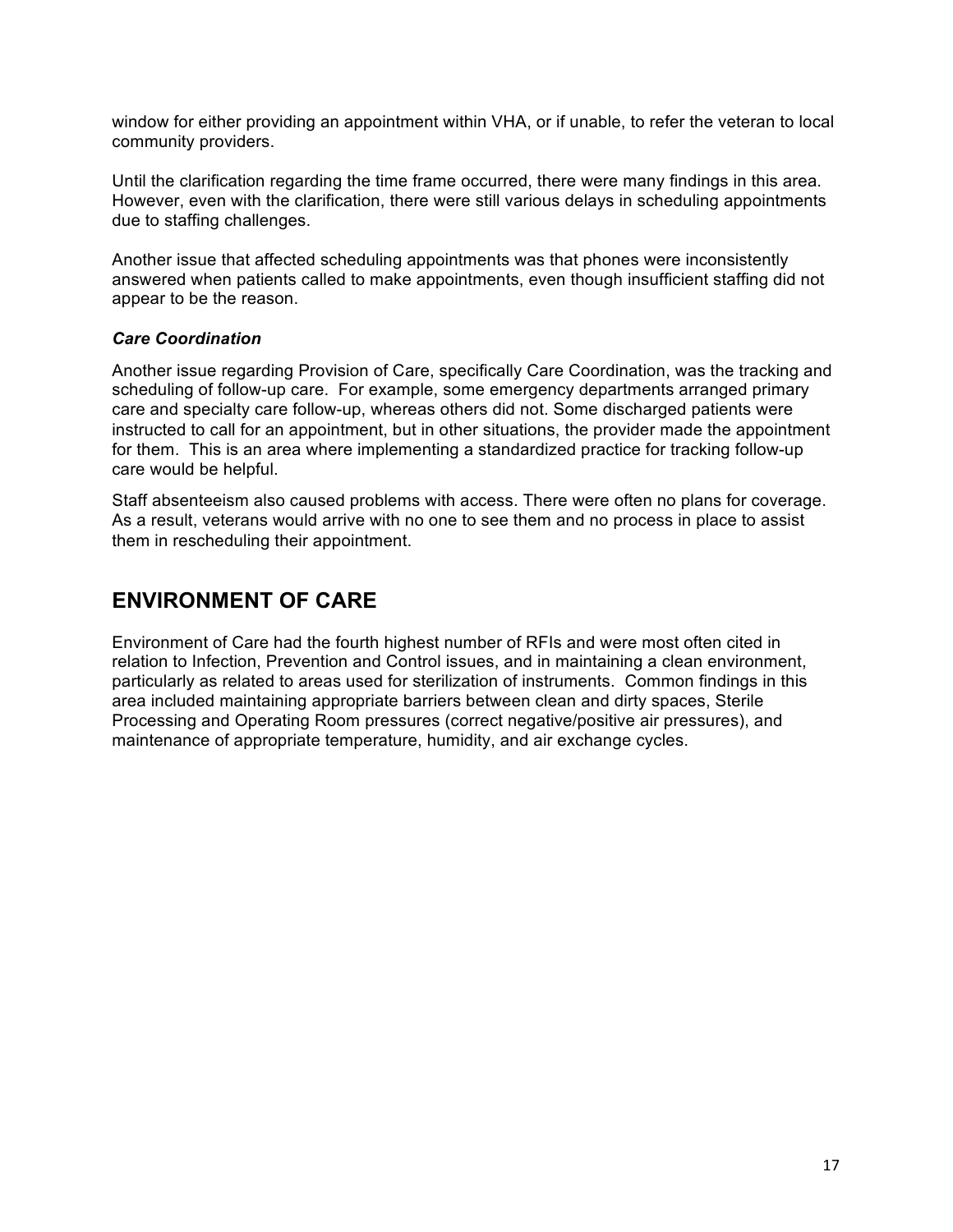# **RESULTS**

# **VALIDATION AND SUSTAINMENT OF CORRECTIVE ACTIONS**

 Following identification of areas of non-compliance, The Joint Commission's accreditation process requires that any instances of non-compliance with standards must be corrected within defined timeframes through the ESC process. As previously stated, all VHA organizations have submitted an acceptable ESC for their cited RFIs. The submission of an acceptable ESC reflects each organization's self-reported compliance with the standards and general improvements across the VHA system. An important question is whether the improvements can be sustained over time.

 To answer this question and as part of the Focused Surveys project's planning, the timing of triennial surveys at VHA organizations was adjusted to occur after the organization's Focused Survey, whenever possible. In some cases, an organization's triennial survey was postponed to follow the Focused Survey, even though the anniversary date for the triennial accreditation survey was prior to the Focused Survey date. The adjustment in the dates for the triennial accreditation surveys allowed for a follow-up survey team to visit the organization and assess compliance with Joint Commission standards and to validate sustainment of corrective actions that were required following their Focused Survey. In general, triennial surveys were scheduled three-to-four months after an organization's Focused Survey in order to provide organizations with sufficient time to successfully implement their corrective action plans before being surveyed again.

 Approximately 1/3 of VHA organizations receive their triennial Joint Commission survey every year. Fifty-seven VHA organizations have received their triennial accreditation survey following their Focused Survey.

 Before discussing the findings from these surveys, it is important to note two differences between the Focused Surveys and routine accreditation surveys. First, the duration for an organization's Focused Survey was generally shorter than an organization's accreditation survey; i.e., a Focused Survey was generally conducted by one or two surveyors for either two or three days whereas an organization's triennial surveys was conducted by a larger team of surveyors, most frequently over a five-day period. The second difference addressed the scope of the survey; i.e., selected standards and areas were specifically identified for review during the Focused Surveys whereas accreditation surveys address a broader view of the organization, assessing compliance with a larger number of Joint Commission standards for all programs and settings at each organization.

## **Results**

 most of the non-compliant findings from the Focused Surveys were now in compliance. The one area that continue to be problematic was Infection Control where 31%, 57 of the organizations received an RFI on the triennial survey. Improvement was seen in the other areas. The results from the 57 organizations which completed their triennial survey demonstrated that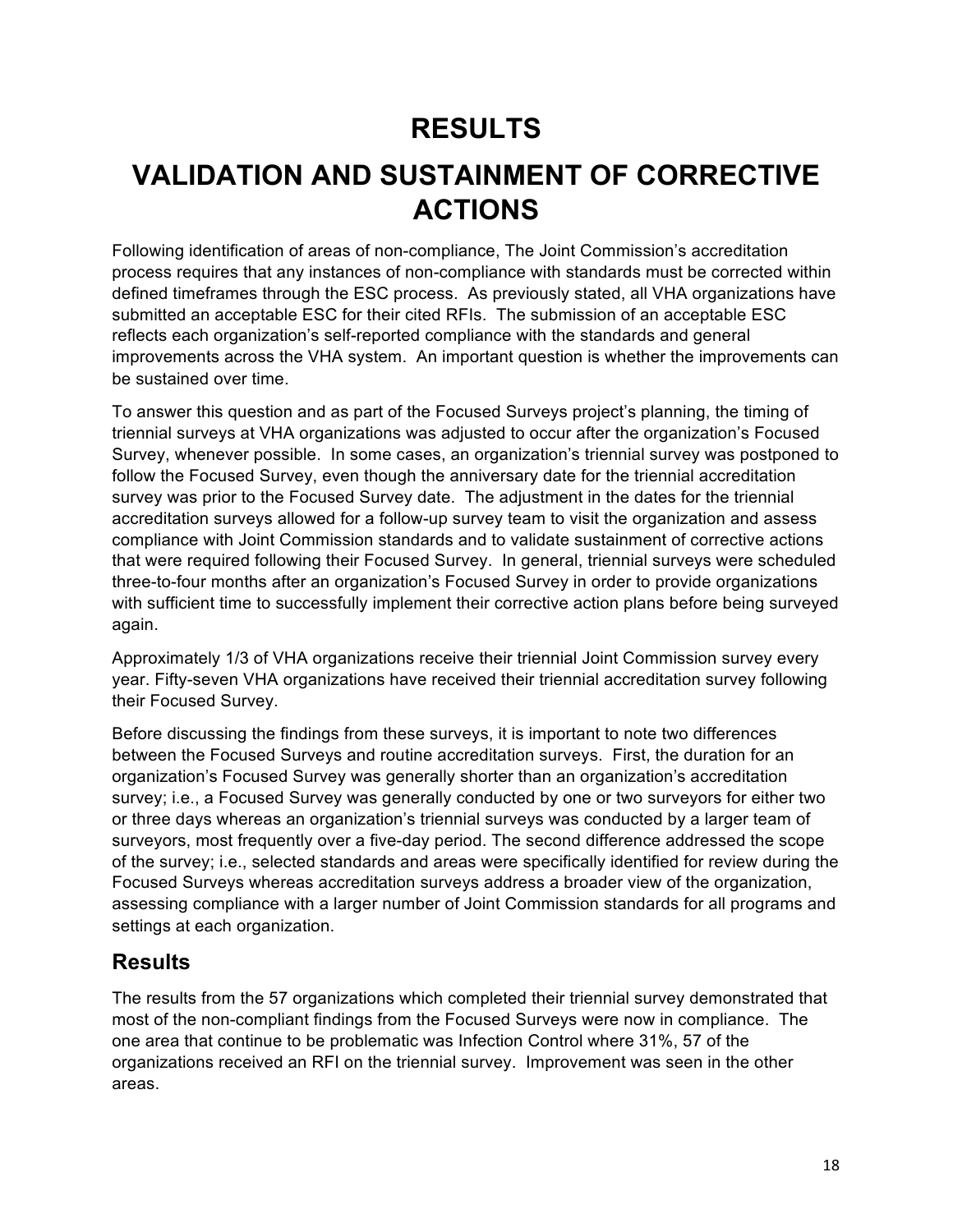Table E shows a comparison of RFIs found on the Focus Surveys and subsequently on the 57 completed triennial surveys.

#### **Table E**

| <b>Focused Survey Topic</b><br><b>Area</b>         | <b>Focused</b><br><b>Survey RFI's</b> | <b>Repeat RFI's Cited at</b><br><b>Triennial Survey</b> | <b>Number of Hospitals</b><br>with Repeat RFIs |
|----------------------------------------------------|---------------------------------------|---------------------------------------------------------|------------------------------------------------|
| Access, Coordination,<br><b>Timeliness of Care</b> | 71                                    | 3                                                       | 3                                              |
| Leadership                                         | 10                                    | $\mathbf{0}$                                            | 0                                              |
| <b>Safety Culture</b>                              | $6\phantom{1}6$                       | $\Omega$                                                | $\Omega$                                       |
| Staffing/Competency                                | 13                                    | $\mathbf{0}$                                            | $\Omega$                                       |
| Infection Prevention and<br>Control                | 68                                    | 18                                                      | 17                                             |

# **Summary of Findings**

 Administration in the following areas: Challenges continue to exist, but improvements have been made across the Veterans Health

- • **Culture of Safety**: Over time, as the surveys progressed, there were fewer organizations where staff reported hesitancy to speak up if they are concerned about their own situation or that of their patients.
- • **Leadership**: Although findings under the Leadership standards remained among the most common citations in the process, many innovative and progressive leadership organizations. teams were found to be working proactively to address the challenges facing their
- • **Access to Care**: Many organizations continue to face challenges in providing all patient appointments in 30 days. However, improved efforts of leadership teams in utilizing data actions were observed. Staffing continued to be a major challenge in this area, but as new staff were hired, the waiting times for appointments were being more effectively to better understand where particular bottlenecks may be and then taking corrective addressed.
- • **Staff Competency and Medical Staff Credentialing**: With the exception of some competency concerns addressing staff in areas of cleaning and sterilization of instruments, there have been very few findings in these areas. This was especially true as new providers and other staff were brought into the system.

 There was significant confusion regarding VHA's 14-day consult guidance and 30-day scheduling requirements through the first six months of this review. Greater clarity and standardization from VHA central office helped stabilize the expectations for scheduling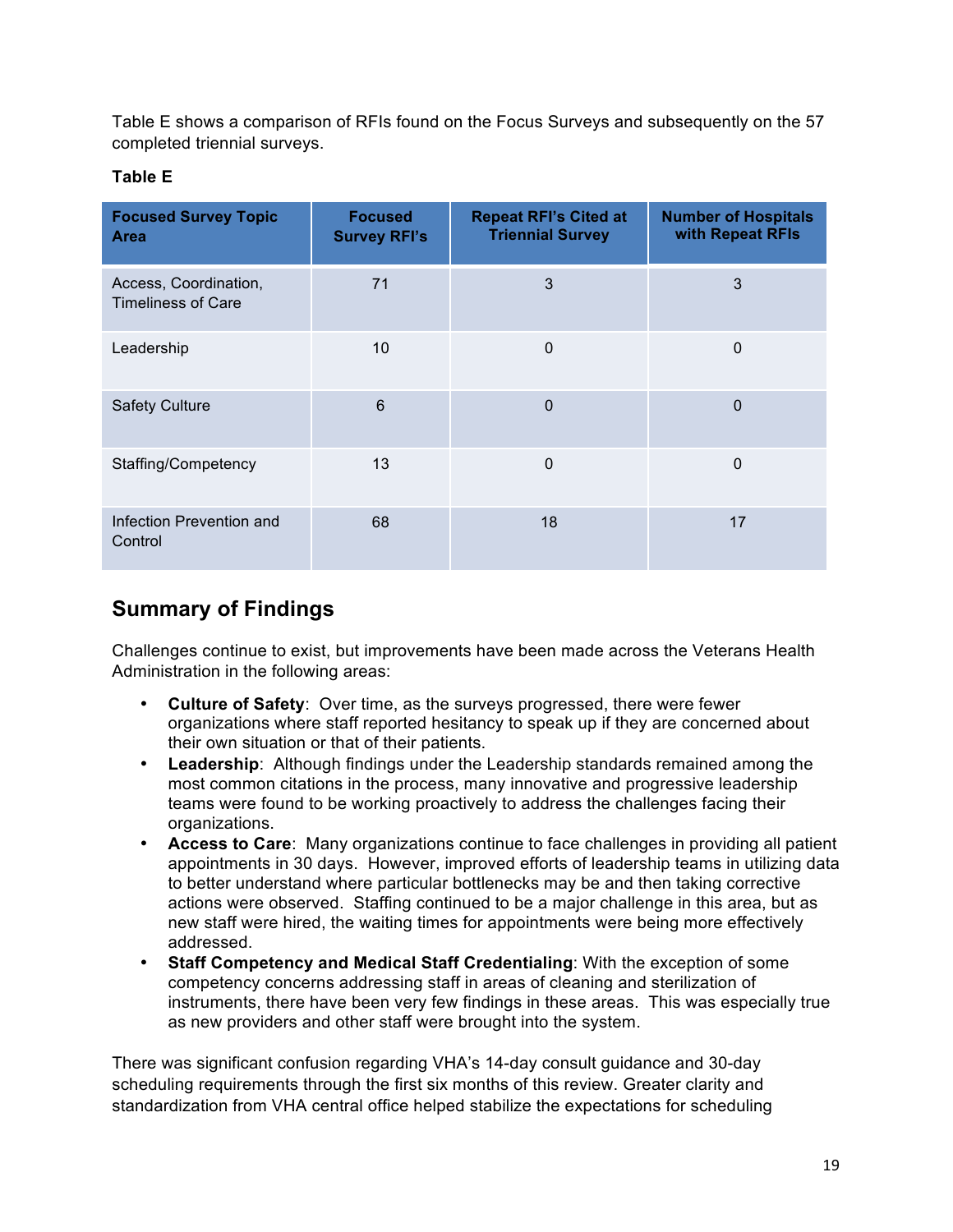timeframes for organizations through the second half of this project. There were also variable practices and confusion among organizations related to patient discharge instructions on how follow-up for scheduling of appointments should occur both by patients and staff. Issues related to delays in scheduling were observed well into the process, particularly for consults and specialty appointments. This was most often due to specialty provider shortages, rather than through issues with the scheduling process itself.

 organizations struggled with recruiting and retaining Medical Services Assistants (MSA's), particularly for supporting the patient scheduling process. In addition, many VHA organizations faced significant obstacles to the expedient hiring of new staff and providers. Although implementation of the Choice Act occurred in the latter phase of the project, early discussions with veterans indicated a strong preference, and even a loyalty, for their "own" VHA organization, even if it would mean waiting longer to be seen. VHA organizations and veterans also report that many times, appointments in the community could not be made any earlier than would've been possible at the VHA, particularly as they worked to achieve more success in addressing their own wait times. Staffing has been a major challenge which has impacted appointment scheduling. Many

 "free" for the veteran, with some reporting they received significant bills for the care they received in the community. Although this may not be the intent of the program, there was variation in how individual VHA organizations communicated and "managed" patients in relation to the Choice Act; e.g. some took a very active role in helping the veteran understand and that this may be an area where sharing of practices from some of the more successful organizations may lead to greater standardization of "good" practices across the VHA system. Another observation that emerged was the realization that use of the Choice Act may not be navigate care and appointments, whereas others seemed to be less engaged. It is suggested

# **RECOMMENDATIONS**

 The findings from the assessments of all VHA organizations over a 12-month period of time have led to the following recommendations:

- 1. Continue to monitor the timeframe for the scheduling of new and follow-up appointments
- 2. Evaluate the challenges identified with the implementation of the Choice Act, develop and implement a plan to address outstanding issues
- 3. Ensure consistent practice by developing and monitoring system-wide policies and procedures.
- 4. Develop a process to track referrals outside of the VHA network
- 5. Provide comprehensive standardized education and competency assessment for all staff involved in the cleaning and sterilization of equipment
- 6. Greater patient engagement in all aspects of their care